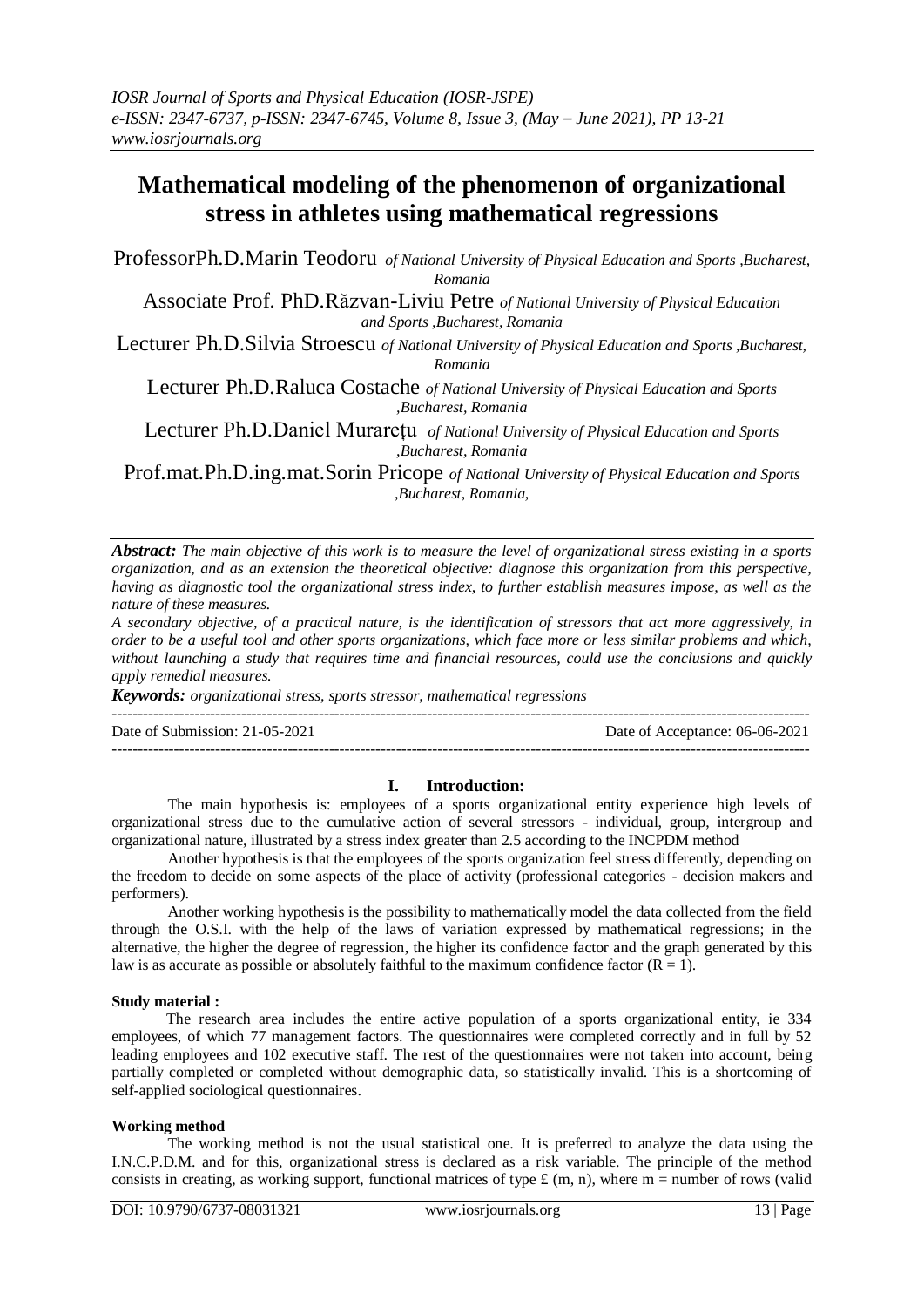interviewees), and  $n =$  number of columns (number of items). With the help of the XY Scatter functions from Excell, the trendline package, regression laws, different variation laws are obtained. The Organizational Stress Inventory Questionnaire was used as a data collection tool. It includes a battery of 7 socio-psychological tests, each with a certain number of items (questions / statements). After dividing the employees into two professional categories - performers / professions and decision makers - the O.S.I. questionnaire has been adapted according to their level of understanding and specificity. For professions The O.S.I. has 128 items in total, with easy item formulation. For the decision makers there are 132 items, the 4 additional ones regarding aspects of the management work and were added to chapter IV- Sources of voltage at work. In this paper we will address only the chapter of the OSI questionnaire, the first 12 items.

The questionnaires were adapted to the category of staff, in the case of decision makers 4 questions were added to Chapter 4 "Sources of voltage in your service", questions that address the specifics of management and do not find their usefulness in the questionnaires of executive staff. In the case of the respondents profession of execution, the wording of the items was adapted to an easy level of understanding. The questionnaires were applied when leaving for home after the end of the activity, whether it is about the decision makers or the execution staff, so some of the shortcomings due to not filling in some data can be attributed to fatigue.

The preliminary analysis of the data supports the hypothesis according to which, within the sports organizational entity, there are factors specific to organizational, group and individual stress, which positively correlate with one of the working hypotheses specified at the beginning.

Before the global assessment, the chapters (tests) of the questionnaire will be analyzed in turn. The test battery was considered as a single test with 129 items in the case of respondents generically called sports specialties (performance factors). In the analysis of each test (chapter) will be specified the number of items per test or how many items in the test is the analyzed item, as well as its position in the general framework of the questionnaire.

The first analysis will focus on the execution factors. The first chapter of the general questionnaire asks the respondents to answer the question "What do you think about your activity / service?". The chapter has 12 items.

|                  |        |        |        |        |        |        | ັ                 |        |        |         |         |                |
|------------------|--------|--------|--------|--------|--------|--------|-------------------|--------|--------|---------|---------|----------------|
|                  | Item 1 | Item 2 | Item 3 | Item 4 | Item 5 | Item 6 | Item <sup>1</sup> | Item 8 | Item 9 | Item 10 | Item 11 | Item 12        |
| Val 1            | 25     | 19     |        |        |        |        |                   |        |        |         | .,      |                |
| Val <sub>2</sub> | -41    | 52     | 35     | 34     | 23     | 39     | 38                |        | 46     | 46      | 29      | 55             |
| Val 3            | 29     | 26     | 48     | 43     | 54     | 43     | 30                | 52     | 35     | -47     | 48      | $\overline{ }$ |
| Val 4            |        |        |        | 15     | 12     | 14     | 25                | 24     |        |         | -10     | 20             |
| Val 5            |        |        |        |        |        |        |                   |        |        |         |         |                |

The centralized data of Chapter I are presented by items in the grid below:

**Table 1a.** Chapter I. Data centralized by items. Sports specialties.

Summarizing the data in the grid above, for an overview of Chapter I we obtain the following table:

|       | Cap 1 |
|-------|-------|
| val 1 | 108   |
| val 2 | 455   |
| val 3 | 472   |
| val 4 | 153   |
| val 5 | 36    |

**Table 1b.** Chapter I. The summed values of the 12 items

Where:

- $1 = a$  lot of satisfaction
- $2 = a$  lot of satisfaction
- $3$  = neither satisfaction nor dissatisfaction
- $4 = a$  lot of dissatisfaction
- $5 = a$  lot of dissatisfaction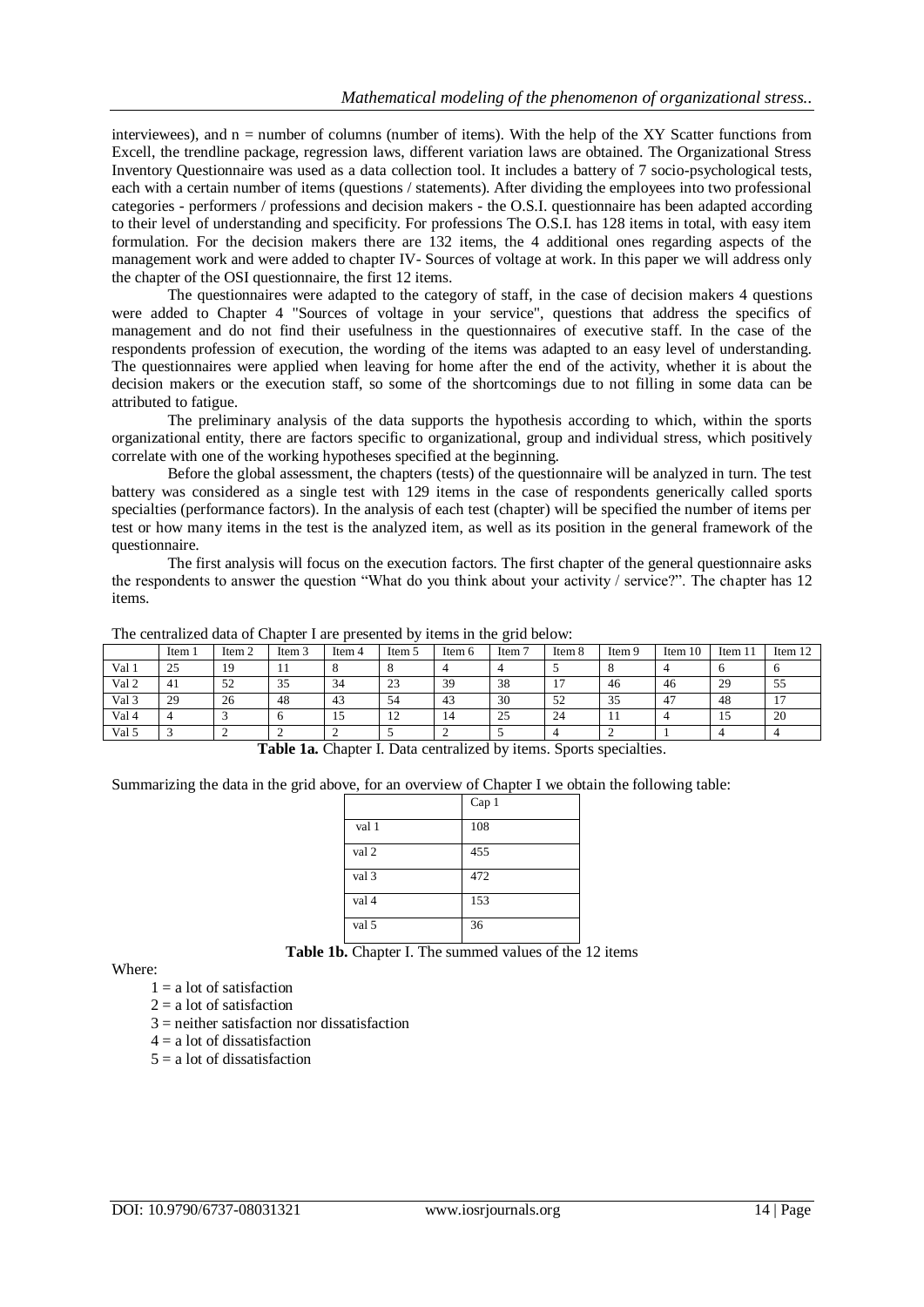

**Figure 1a. Chapter I. What do you think about your Sports Specialties service?**

The centralized data for Chapter I "What do you think about your service?", collected from 102 respondents (the entire active population from the sports organizational entity, execution work, with valid questionnaires) show that most of the respondents are in the gray area, ie they feel neither satisfaction nor dissatisfaction (39%), as the final phase (apathy) of the installation of stress and it correlates positively with one of the research hypotheses. This aspect can draw attention to the fact that those concerned have ceased to be in the activity they have, they no longer act in the sense of improving the situation and finding a solution. There is a percentage of 17% of respondents who already experience high levels of dissatisfaction. They need more attention, because, together with those in the gray area, they accumulate over 50%. In general, the sports organizational entity is subject to organizational stress, a statement that correlates positively with the first working hypothesis of research. The item analysis of this chapter shows which stressors of the organization act mainly.



**Figure2b. Chapter I. What do you think about your Sports Specialties service**



**Figure2c. Chapter I. Graphic illustration of data. Sports specialties**

Looking at the graph, it can be seen that there is a downward orientation, in the sense that from the maximum degree of job satisfaction (level 1 and 2) it goes down to levels of dissatisfaction (level 4 and 5), after there is a "gray" area , no satisfaction, no dissatisfaction. This presentation supports the conclusions drawn from the analysis of the answers by items.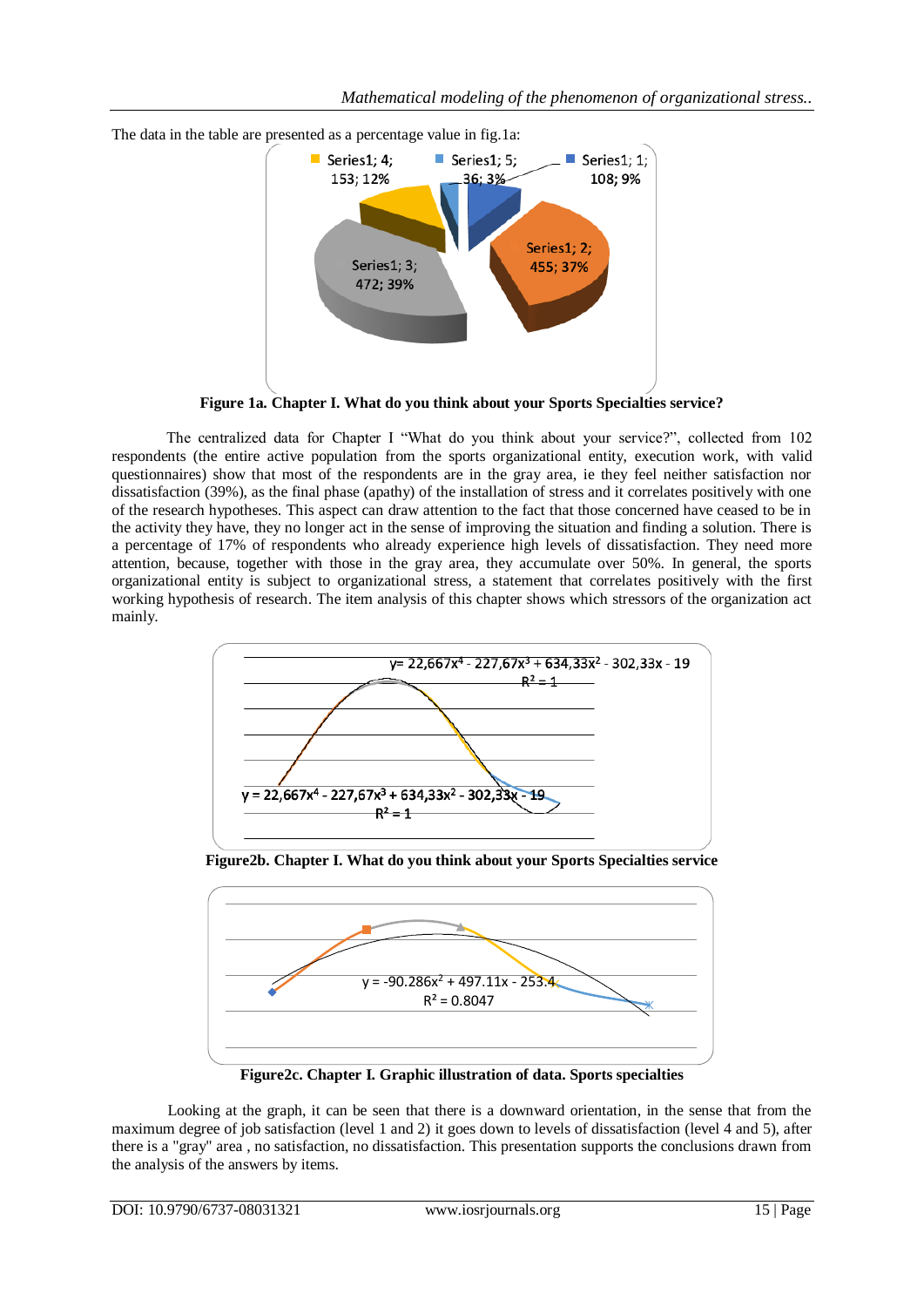On the graph in fig.2b and fig.2c, we notice the 2 laws of variation deduced with the help of polynomial regressions of order 4 and order 2. The one of order 4 having the confidence coefficient  $R = 1$ , is considered a law of faithful variation, almost absolutely. Instead, the graph of the law of variation deduced with the help of polynomial regression of order 2, although it has a coefficient  $R = 0.8966$  (also very good) lower than the law of variation of order 4, shows us with great precision, maximum or maximum absolutely for the analyzed values.

The study of the graph of the law of variation deduced with the help of polynomial regression of order 4 shows us, by sections, the local maximum and minimum trends, the increase and decrease of values on the analyzed value areas, as well as the inflection points and positively correlate with the last research hypothesis.

Analyzing the workplace climate as a factor related to the organizational climate, we analyze item 10 "Psychological atmosphere or the existing climate at your place of activity". According to the respondents' answers, we have the following situation in percentage data:



**Figure3a. Chapter I. The psychological atmosphere or climate in the workplace. Sports specialties**

The percentage of those satisfied with the psychological atmosphere and those who are indifferent is almost identical, with a percentage of 1% difference. The question arises what happens in this organization: the situation is related to the personality of athletes or are there favorable situations only for some of them, maintained by the organization. If so, the next question is to what extent this causes the demoralization of those in the "gray" area.



**Figure3b. Chapter I. The psychological atmosphere or climate in the workplace. Sports specialties**



**Figure3c. Chapter I. The psychological atmosphere or climate in the workplace.**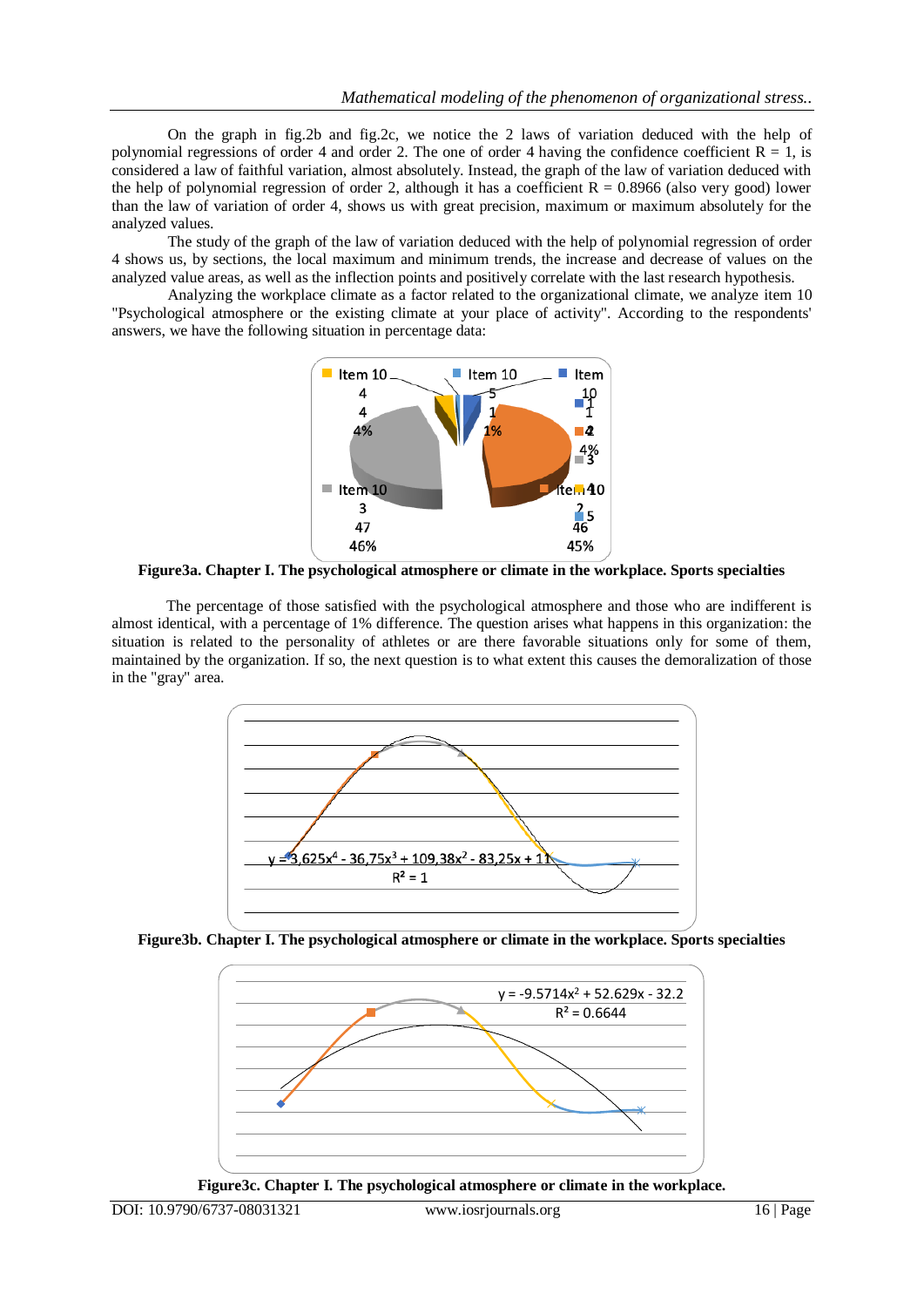From the graphical representations of the variation of the same item deduced by 2 distinct laws of variation: polynomial regression of order 4 in fig.3b and polynomial regression of order -the first variation law having the confidence coefficient  $R = 1$ , indicates a high fidelity variation, and the analysis of the convexity and concavity of the graph of that variation law, gives us the tendencies of increase and decrease of the analyzed value level, local maxima and minima.

- the second law of variation having the confidence coefficient  $R = 0.8148$  (a good coefficient too) indicates the absolute maximum around 2.5 of the abscissa.

Both graphs place the absolute maximum point at  $xMax = 2.5$ . This fact would support the statement that, from the point of view of the psychological atmosphere at work, there is no organizational stress, which is contradicted by reality. Either the respondents do not have the courage to tell the truth, for fear of the reaction of the management of the sports organization, or they still have a somewhat idealized perception, based on the feeling of cohesion and solidarity given by the organizational culture of sports specialties, one of the strongest and most cohesive organizational cultures from all areas of human activity.

According to the scale of assessment, it is observed that a number of 46 respondents (45%) appreciate that they feel satisfaction (they are satisfied) with the atmosphere at work, statements contradicted by reality. In this case, one can talk about the fear of repercussions from the management if they tell the truth. The financial component should not be neglected either, knowing that the salaries of those who work in certain sports specialties are much higher than those in other sectors. It is observed that there is a significant percentage of respondents (46%) who are in the gray area: they experience neither satisfaction nor dissatisfaction. For them, the financial component has somewhat diminished its attractiveness and reveals job dissatisfaction. Here it would be necessary to observe the factors that create dissatisfaction: poor development prospects at the place of activity, faulty relationships with hierarchs and / or colleagues, etc. These aspects can be found in the items of the other chapters of the questionnaire 2 in fig.3c, we notice the following consequences:

Item 4 of this chapter "The extent to which you feel stimulated by the current activity" is responsible for the lack of attractiveness of the current activity. 42% of respondents show a state of indifference that shows that they work mainly to meet their financial needs, either do not look for new incentives to the current job, or have given up doing so as this requires energy resources that do not they still have. This fact, correlated with a poor state of health and lack of resources for relaxation and leisure, with decreased personal energy for household chores, clearly indicates that respondents in the "gray" area are subject to stress in the last stage. Here they can act as factors such as overloading the role, as a result of the massive layoffs in the sports sector, which took place in previous years, the service tasks being redistributed to the remaining ones; organizational policies act here as stressors, with respondents being concerned that the next ones may be laid off, affecting both themselves and their families by diminishing income. As a percentage, the data collected look like this:



**Figure4a. Chapter I. The extent to which you feel stimulated by the work you do. Sports specialties**

The graphical rendering of the data, using as laws of variation the polynomial regression of degree 4, first, and that of degree 2, later, is presented as in fig.4b and fig.4c, also displaying the confidence coefficients R for each.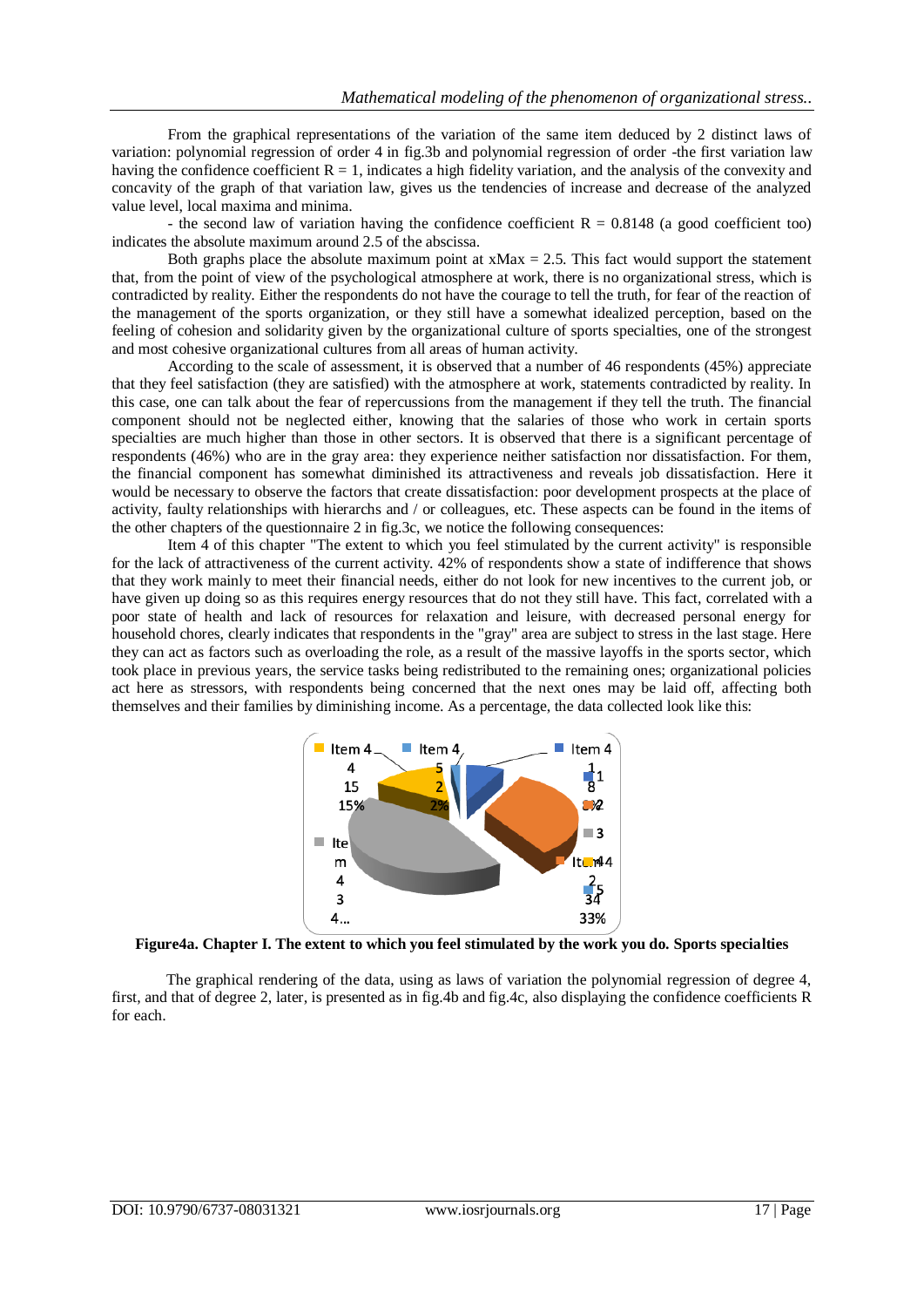

Figure4b.Chapter I. The extent to which you feel stimulated by the work you perform. Sports specialties



**Figure 4b.Chapter I. The extent to which you feel stimulated by the work you perform. Sports specialties**

Analyzing the graphical expressions, the one in fig.4b places the absolute maximum point around the value of  $x$ Max = 2.5 on the abscissa, ie close to the "gray" area, suggesting that there would be no dissatisfaction. The confidence factor is maximum in the first case (that of using the polynomial regression of degree 4 as the law of variation), ie  $R = 1$ , so the graph is absolutely faithful. In the case of the graph presented in fig.4c, the absolute maximum point is located around  $xMax = 3$  on the abscissa, ie in the "gray" area, that of expressing the final stage of organizational stress. The use of polynomial regression of degree 2 as a law of variation has a confidence factor  $R = 0.9407$  which is a very good coefficient, in the absence of the maximum.

Among the items analyzed in previous published papers, item 12 asks respondents to appreciate the extent to which they feel involved in the current service. Although a significant percentage of respondents responded that they feel involved in their service, this attitude is part of a defense mechanism by avoiding conflict and presenting an idealized situation, the overall situation proving completely different. The stressor acting in this case is related to the nature of the entity of the sports organization, a statement that correlates positively with one of the working hypotheses of research. The percentage expression of the data collected for this item is presented in fig.5a:



**Figure5a. Chapter I. The extent to which you feel involved in your service Professions**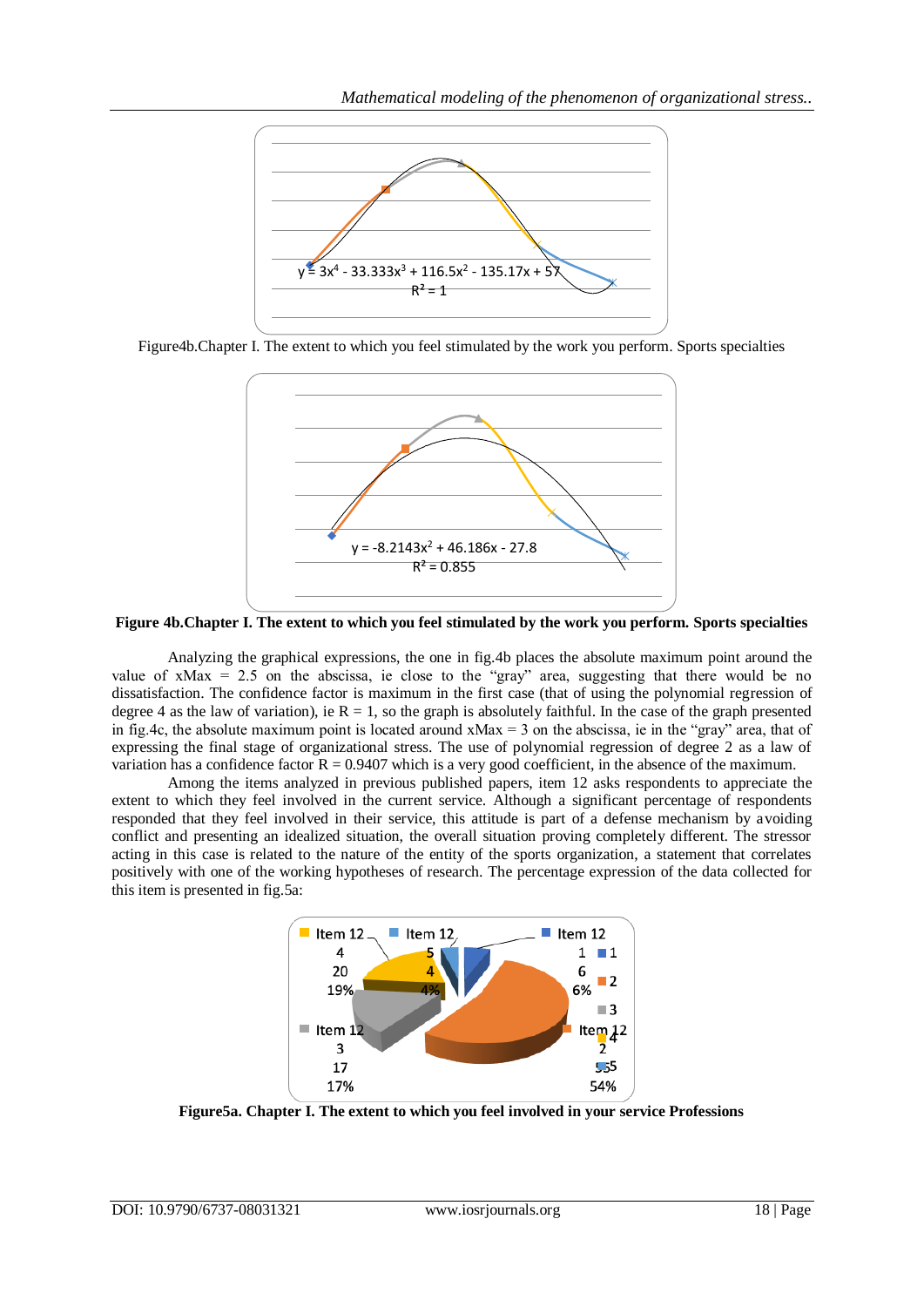

**Figure5b.Chapter I. The extent to which you feel involved in your work. Sports specialties**

Looking at the graph in Fig. 4b and the percentage rendering of the data in Fig. 5a, it is observed that a percentage of 60% (cumulative values 1 and 2 of the assessment scale) consider themselves involved in the work they perform and, nevertheless, according to ther responses to item 4 of this chapter "The extent to which you feel stimulated by the activity you perform", these respondents do not feel stimulated by their activity-sports specialty. The somewhat contradictory answers reinforce the belief that the respondents tried to present ideally the existing situation at the place of activity, the desire being greater because these questions are located at the beginning of the questionnaire, when the idealized image could be maintained more easily. This fact correlates positively with one of the working hypotheses, the one regarding the idealized presentation of the situations, as a defense mechanism.

Analyzing the graphical representation, which has the maximum confidence coefficient  $R = 1$ , we notice the absolute maximum point  $xMax = 1.5$ , followed by a local minimum in  $xmin = 3.5$  which is also the inversion point for graphical growth to a local maximum in xmax = 4.5. Translated into words, after experiencing the feeling of satisfaction  $(x = 1.5)$  on the abscissa) the trend is downward to the state of indifference, experienced by few respondents, and then to experience an upward return to  $x = 4.5$  as a state of dissatisfaction experienced by some respondents.



**Figure5c.Chapter I. The extent to which you feel involved in your work. Sports specialties**

Looking at the graph in fig.5c, we can notice its flattened curve, compared to the one in the graph in fig.5b. This graph, as a result of the use of the law of variation given by the polynomial regression of degree 2 has a quite small confidence coefficient  $R = 0.6526$ , compared to the one given by the use of the law of variation expressed by polynomial regression of degree 4 which is  $R = 1$ . The graph in fig.4c reduces the local and absolute maximum and minimum elements to an absolute maximum at the point  $x = 2.5$  which consistently changes the perception of the studied phenomenon.

If the index of organizational stress resulting from the data of chapter I is calculated, we have the following, according to the I.N.C.P.D.M method:

$$
OSI_{rg} = \frac{\sum_{i=1}^{129} r_i \cdot R_{im}}{\sum_{i=1}^{129} r_i}
$$

Where:

DOI: 10.9790/6737-08031321 www.iosrjournals.org 19 | Page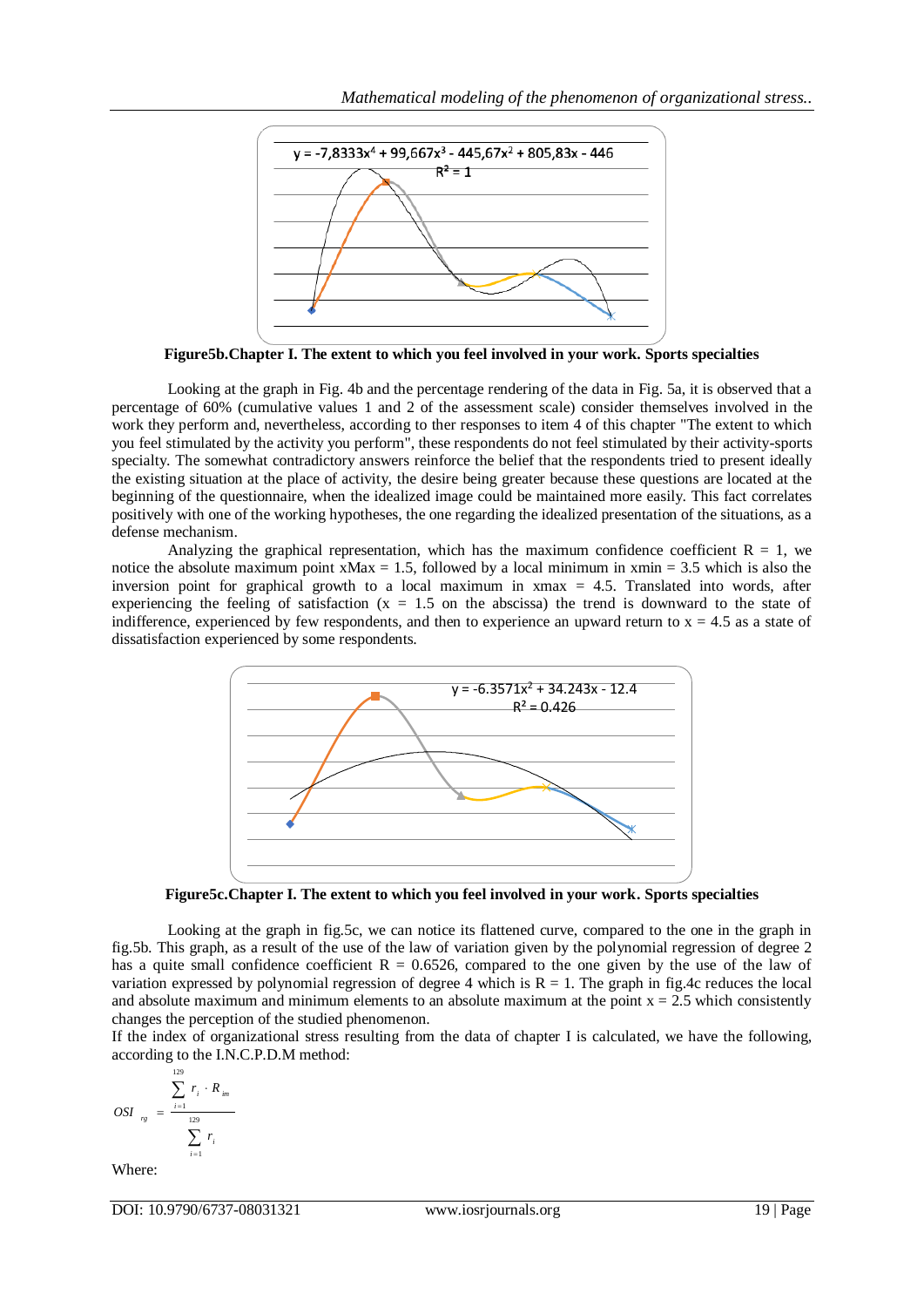OSIrg - indicator of general occupational stress (calculated by category of professions) Rim - the average occupational stress level per organization, takes values from 1 to 5 ri - frequency of stress level

| i - the number of items from the 7 questionnaires, takes values from 1 to 129<br>$OSlcapI = 108 \times 1 \times 1 + 455 \times 2 \times 2 + 472 \times 3 \times 3 + 153 \times 4 \times 4 + 36 \times 5 \times 5$ |
|-------------------------------------------------------------------------------------------------------------------------------------------------------------------------------------------------------------------|
| $108 \times +455 \times 2 + 472 \times 3 + 153 \times 4 + 36 \times 5$<br>$108 + 1820 + 4248 + 2448 + 900$<br>9524                                                                                                |
| $\frac{180}{180} = \frac{1}{3226} = 2,952$<br>$108 + 910 + 1416 + 612 + 180$                                                                                                                                      |

The value obtained is above the average of 2.5 accepted as a tolerable limit, above which there are signs of organizational stress. Of course, organizational stress will always be present in organizations, it is a factor inherent in their functioning. It depends on the managerial attitude, first of all, on the set of sports, social and economic conditions that act in the society at that time, it depends on all these factors that the level of organizational stress exceeds the levels of danger for the specific sports organizational entity and also for the people that form these structures.

# **II. Conclusions, personal contributions**

## **Conclusions**

A first conclusion that emerges at the end of the study is that the employees of the sports organizational entity are subject to high values of organizational, group and individual stress. This stress is generated both by the specific working conditions in sports activity, and especially by the special problems that this sector has been facing for several decades.

Analyzing the large number of answers that are located in the middle zone (value 3) the conclusion that is required is that there are mostly athletes who have been working for a long time in this branch of activity and a state of indifferent acceptance of things, apathy . The fact that they have a long history in the current position has a positive aspect, if we take into account the qualification and sports experience required in the field. But at the same time it has a big disadvantage: the installation of the routine state, indifference, apathy. This state predisposes to lack of reaction, appropriate and timely, not only in the field of group relations (organizational, intergroup) and personal, but also in the speed with which decisions are made in tense moments in the process of activity. A low reaction speed predisposes to incidents at the activity place, with material and health costs of those involved, leading to serious accidents, with significant effects on large groups of athletes and significant human losses. Such accidents occur quite often.

Following the analysis of the data provided by the field research, all three working hypotheses of the study are confirmed:

- employees of the sports organizational entity experience high levels of organizational stress due to the cumulative action of several stressors - individual, group, intergroup and organizational, illustrated by a stress index greater than 2.5 according to the I.N.C.P.D.M .;

- the employees of the sports organizational entity feel stress differently, depending on the freedom to decide on some aspects of the place of activity (professional categories - decision makers and performers);

- the possibility to mathematically model the data collected from the field through the O.S.I. with the help of the laws of variation expressed by mathematical regressions; in the alternative, the higher the degree of regression, the higher its confidence factor and the graph generated by this law is as accurate as possible or absolutely faithful to the maximum confidence factor  $(R = 1)$ .

# **6.2. Personal contributions**

The personal contribution to this study is the way the data is processed. Using the I.N.C.P.D.M. which allows the mathematical quantification of the level of organizational stress as a risk factor. According to the assessment scale of the test battery, from 1 to 5, it is estimated that up to half is the level of eustress, that beneficial component of organizational stress. Any value over 2.5 obtained with the given mathematical relationship is considered alarming and requires intervention. The higher the index, between 2.5 and 5, the more severely affected the organization is. Intervention measures are required as quickly as possible, according to OSH rules.

Another personal contribution is the mathematical modeling of the phenomenon of organizational stress using variational calculus. The obtained graphs are not continuous functions, but are step functions with distinct values. In this case the polynomial regression laws become interpolation polynomials. And yet, the human being is not discontinuous in its emotional functioning, so variational regressions remain valid as a method. The human scale of appreciation of any aspect of life has no steps, but presents itself as a continuum between extremes. So the fractional values of the graphs can very well describe the reality of the person's internal feelings, of the miners participating in this study.